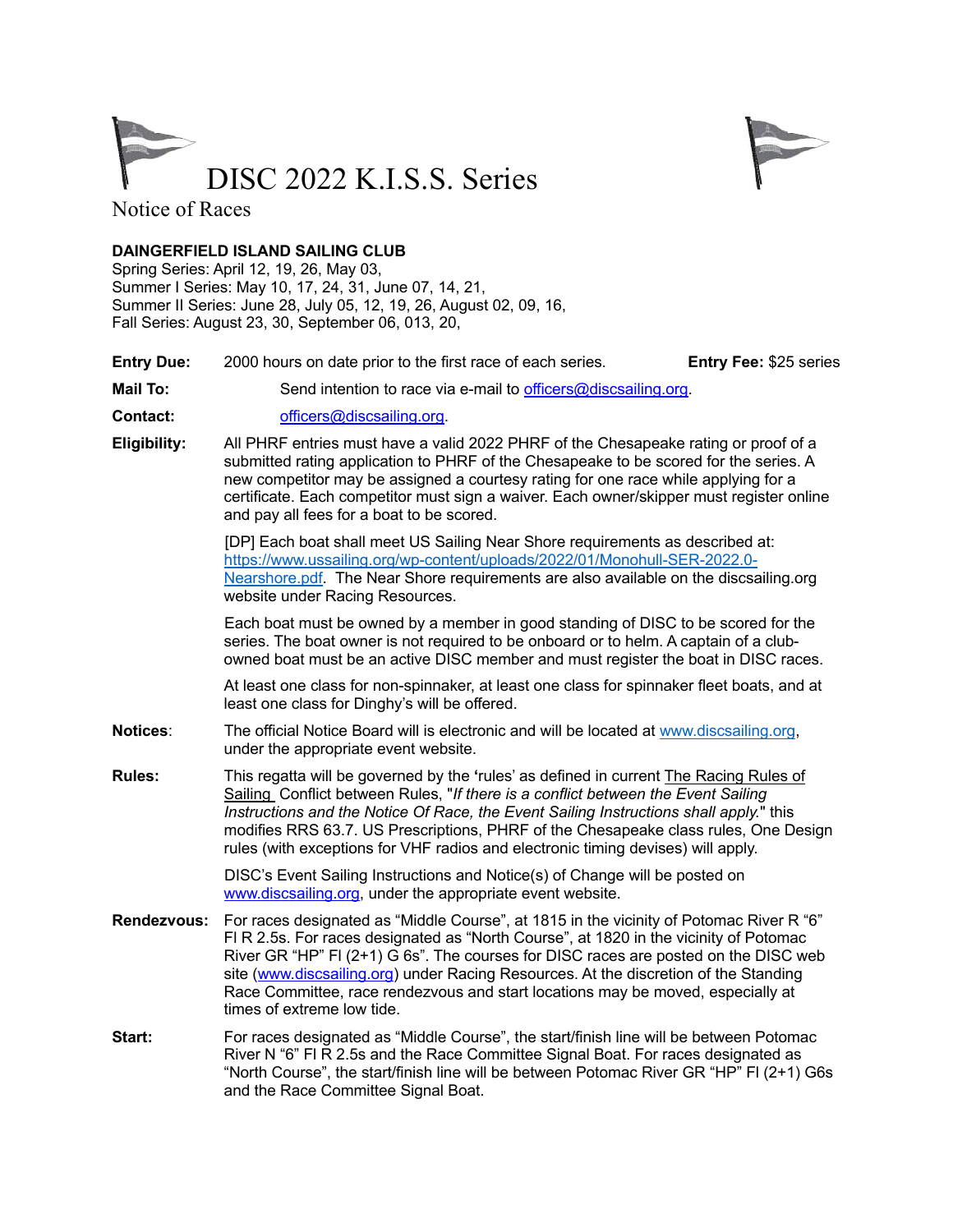- **Finish:** Between Potomac River R "6" Fl R 2.5s or Potomac River GR "HP" Fl (2+1) G 6s and the Race Committee boat, or at a location determined by the Race Committee.
- Radio: Boats should monitor VHF 69 for courtesy communications from the Race Committee.
- **Signals:** The RRS 26 Starting System will be used. See Event Sailing Instructions on the DISC web site (www.discsailing.org) for specific class flag and class order specifics. This information can be found in the DISC Race Committee Manual under Racing Resources.
- **Course:** Fixed government marks will be used. The course will be determined the day of each race. Code letters will be posted on the Race Committee boat. A description of all marks and their code letter designations is available at the Racing Resources tab at www.discsailing.org.
- **Time Limit**: Two hours per race. A boat in a fleet must finish within the time limit, all other boats in that fleet must finish within 30 minutes of the original time limit, or be scored TLE.
- **Scoring:** PHRF boats will be scored using TOT (time on time) and CR ratings. Dinghy's will be scored by One Design class. Some classes may need to be combined. The Spring Series will have no throw outs, Summer I, will have 1 throw out, Summer II will have 2 throw outs, and the Fall series will have no throw outs.
- **Protests:** Protests must be made in accordance with the current Racing Rule of Sailing. The Race Committee boat must be notified of the intent to protest as soon as possible after finishing, and the protest must be filed with the Standing Race Committee in person or by email at officers@discsailing.org by 2300 the evening of the race. A time will then be set for the hearing.
- **Penalties:** Scoring penalties will be an option for Part 2 rules and rule 31.
- **Waiver: All participants will be required to sign a waiver**.
- **Awards:**  $1^{st}$ ,  $2^{nd}$ , and  $3^{rd}$  place trophies will be awarded for fleets of 6 or more,  $1^{st}$  and  $2^{nd}$  place trophies will be awarded for fleets of 4, and 1<sup>st</sup> place trophies will be awarded for fleets of 3 or less. Trophies will be awarded at the Annual Awards Ceremony.
- **Other:** Participating boats without a valid PHRF of the Chesapeake rating may be assigned a courtesy rating by the Organizing Authority. Boats participate in this regatta entirely of their own volition (see RRS 3, Decision to Race). DISC will not accept liability for damage or injury resulting from an incident arising before, during, or after the regatta.

Shore Amenities: Three 1 ton cranes and two launch ramps are available for launch and recovery. Some limited wet slips may be available through Washington Sailing Marina, 1 Marina Drive, Alexandria, VA on a first come basis at a discounted price.

## **The following rules have been modified in the Regatta Sailing Instructions or Notice of Race:**

RRS 63.7 **Conflict Between Rules,** Sailing Instructions will apply

 RRS 62.1 **Redress.** All radio communication will be a courtesy. No Redress given for failure to receive or understand a radio transmission.

RRS 23, **Interfering With Another Boat,** Sailing in the area of the finish line after racing

RRS 32.2 **Shortening The Course,** changes procedure and finish line

 RRS 44.1, 44.2, 44.3, **Penalties At The Time** Of **An Incident,** collision with the Race Committee boat, the penalty is to retire

 RRS 60.2, **Right To Protest,** Race Committee can protest a boat that interferes with commercial traffic with information from any party, and a party with a *conflict of interest.*